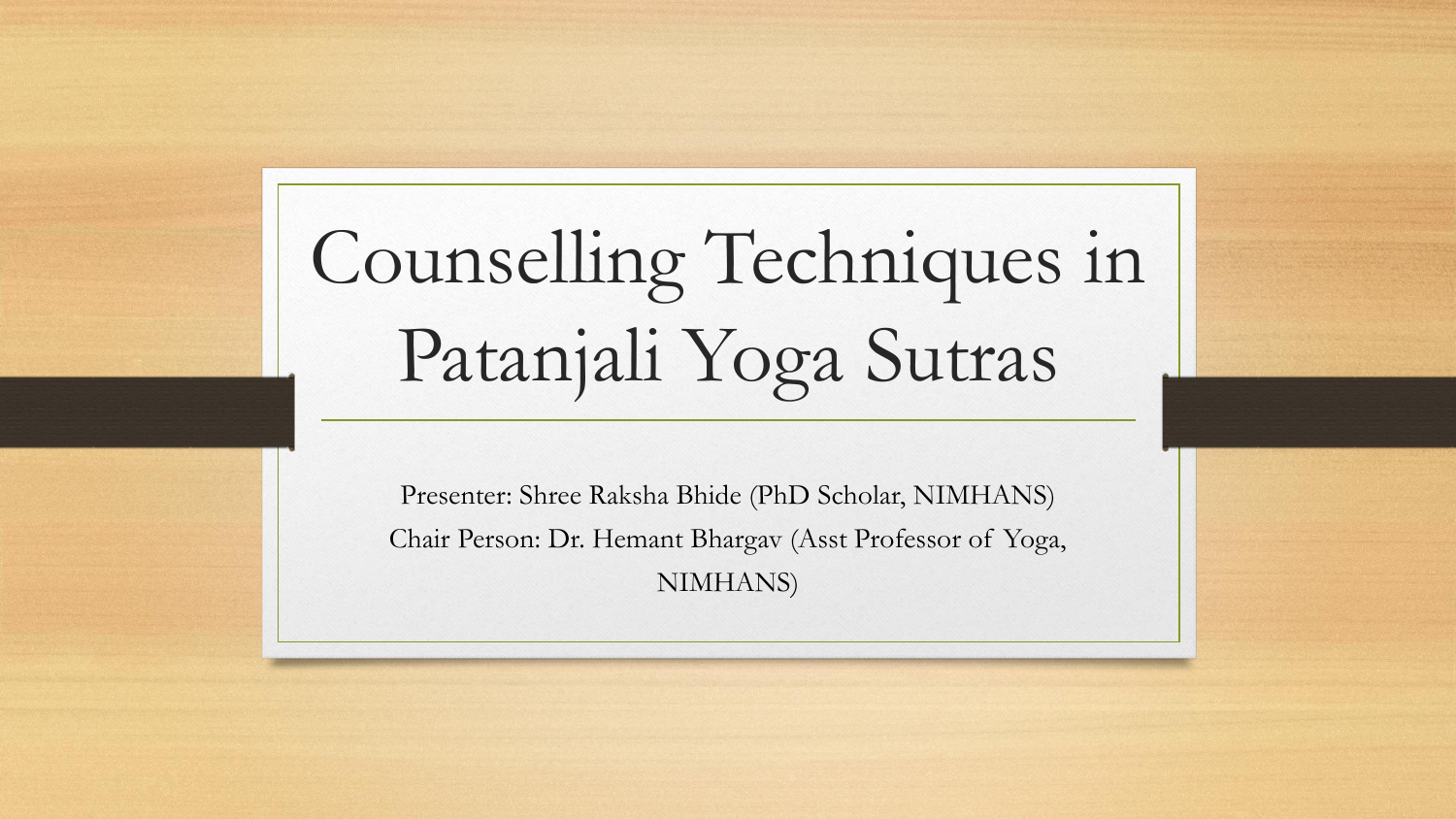**Yogena cittasya padena vacam Malam sarirasya ca vaidyakena yopakarottam pravaram muninam patanjalim pranajaliranato'smi**

Let us acknowledge the noblest of sages Patanjali, who gave us ~ Yoga (Sutras) for serenity and sanctity of mind. ~ Grammar (Sanskrit) for clarity and purity of speech. and ~ Medicine (Ayurveda) for perfection of health. -Bhojaraja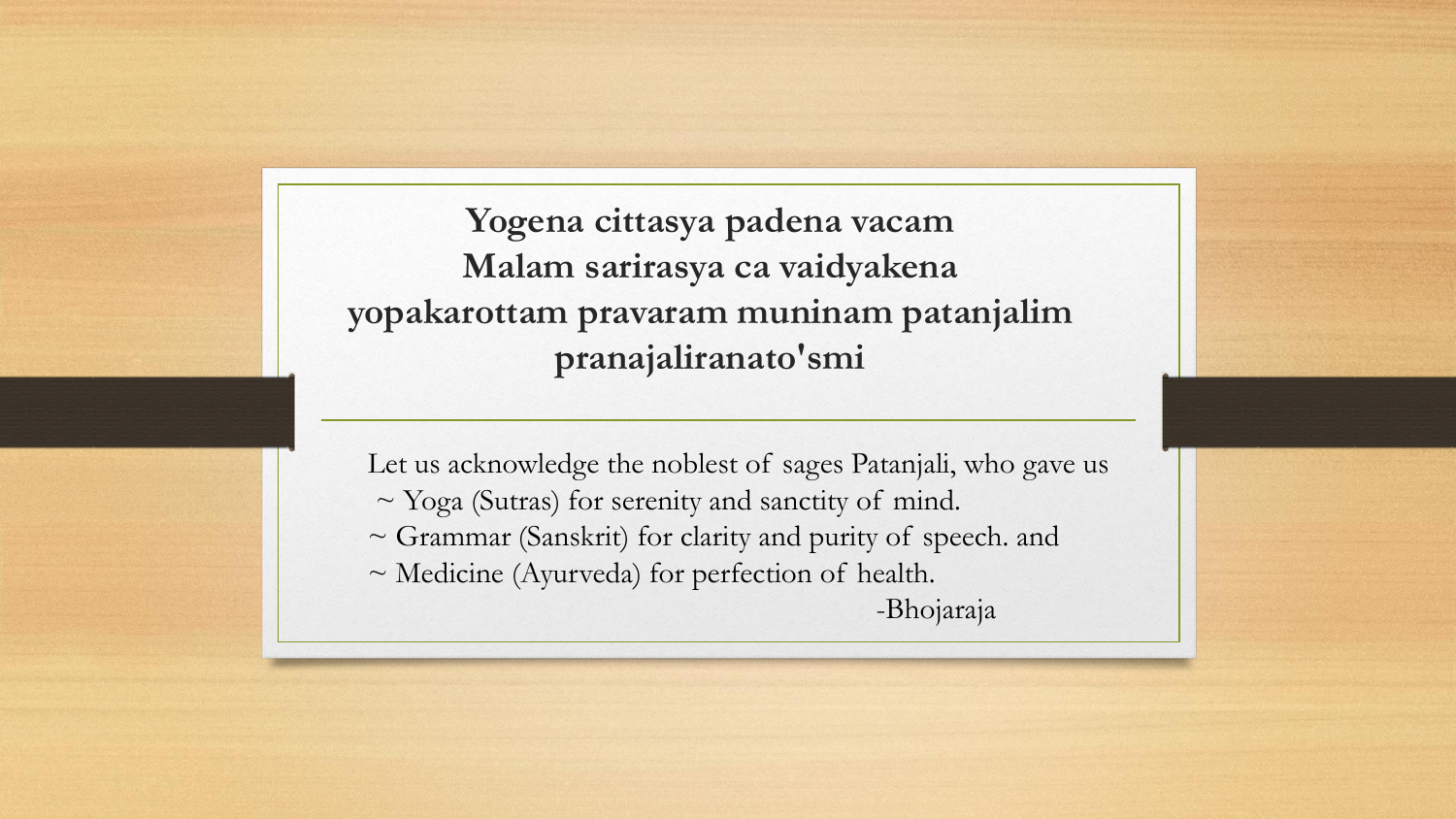#### What are Sutras?

- A thread Sutrakara **Minimalistic (Makes understanding difficult)** Has only 2 verbs in whole of 198 sutras
- Alpa Akshram Few words
- Asandhigam Clarity
- Saaratvam Juicy
- Vishvatomukham Universal
- Asthobham Based on true human experience
- Anaavadyam Dignity

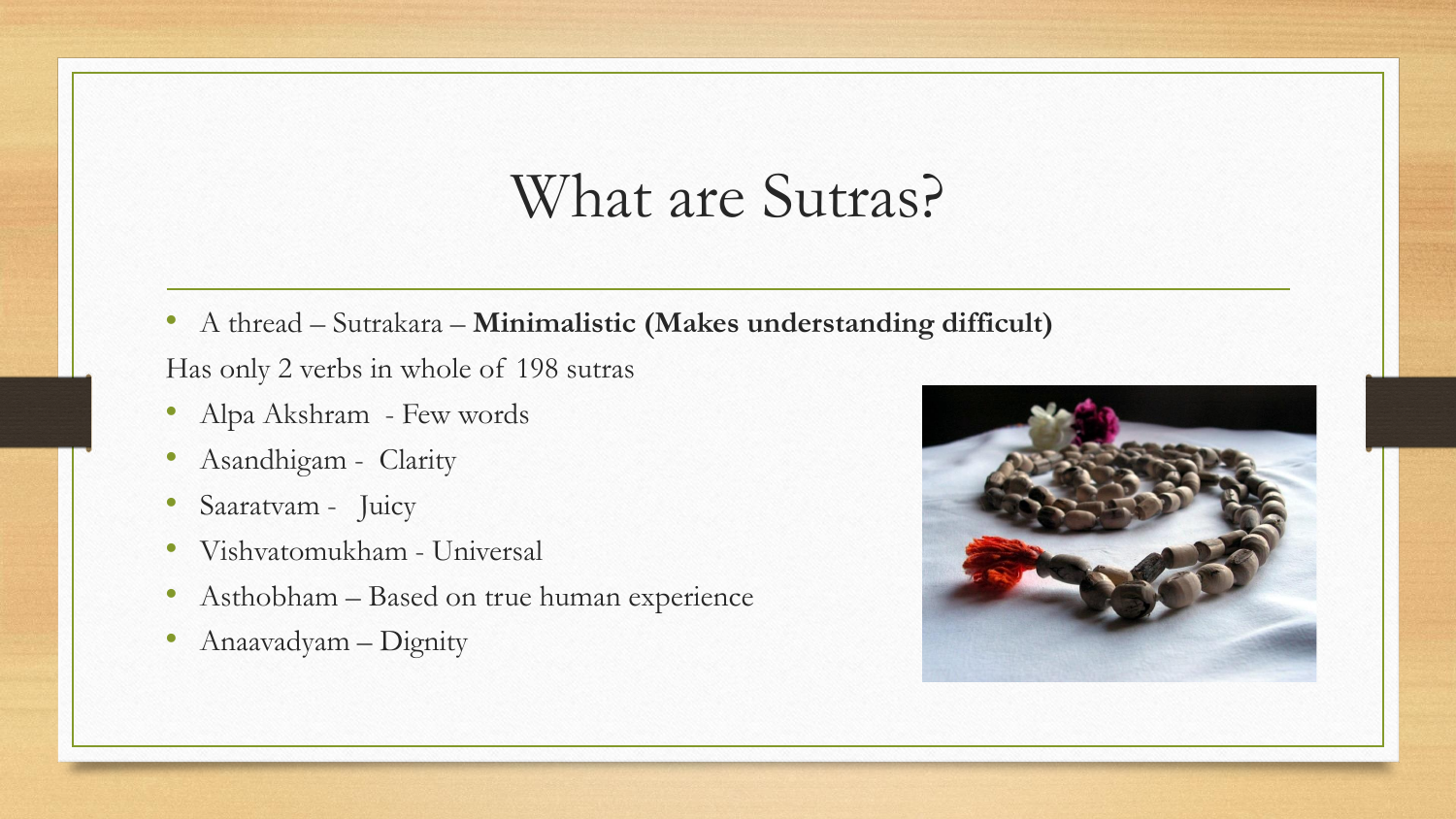## Patanjali Yoga Sutra - Origin

- Who was Patanjali?
- Sankhya Yoga
- Period  $-500$  BCE and 400 CE
- 4 Chapters ; 196 Sutras
- Patanjali Yoga Sutras Vyasa Bhashya (**Primary commentary**) Shankaracharya Bhashya (Siddantha) – Translations Arabic –Javanese (**obscurity for nearly 700 years from the 12th to 19th century- Vivekananda)**
- Why Sutra? Kaliyuga , Oral tradition, (Post upanishadic)- Scientific document
- Words like Vitarka / Asmita used differently in different contexts so read the commentary
- How to read the Sutras?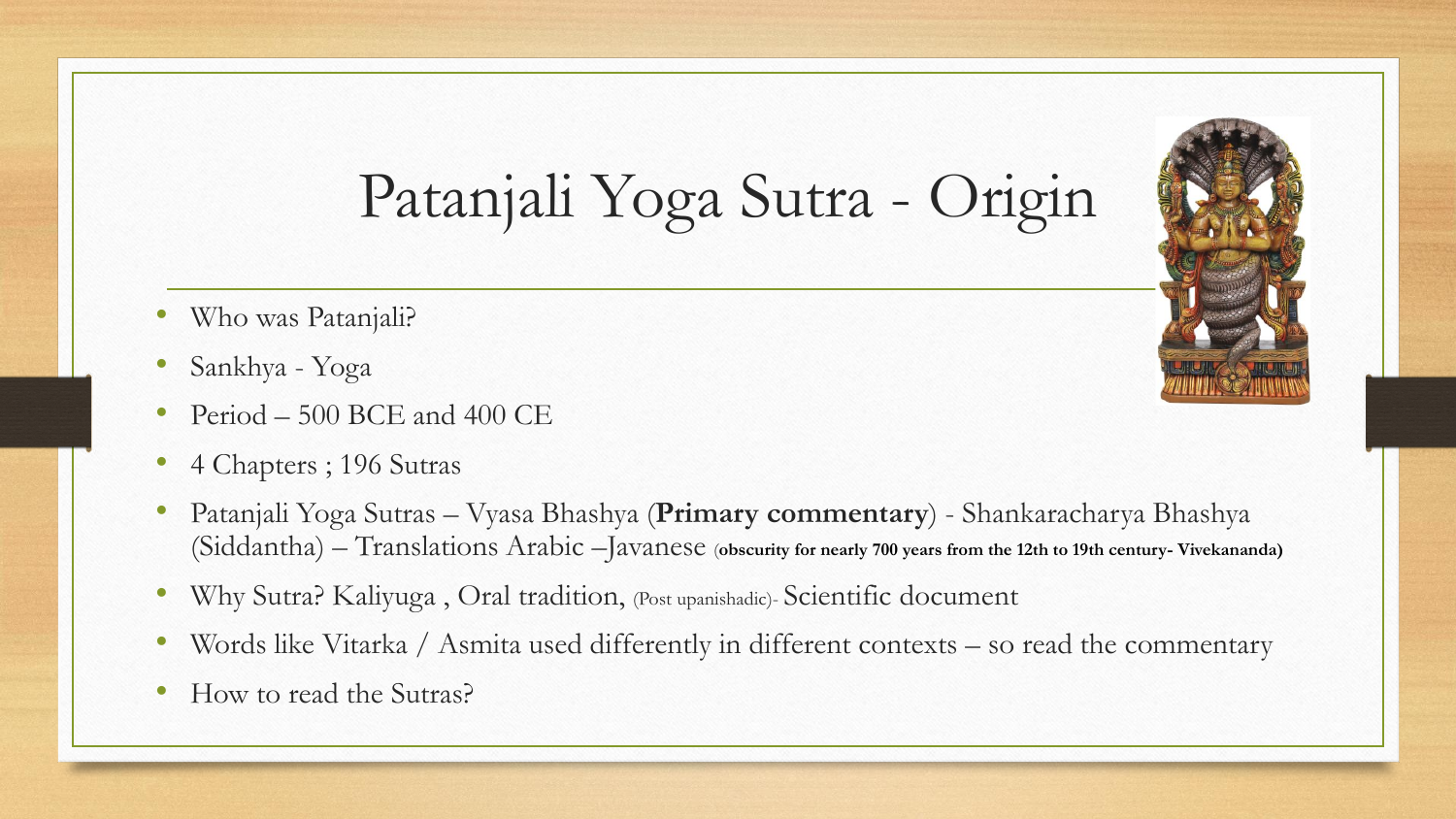#### **Origin of Yoga Based Counselling Program (YBCP)**

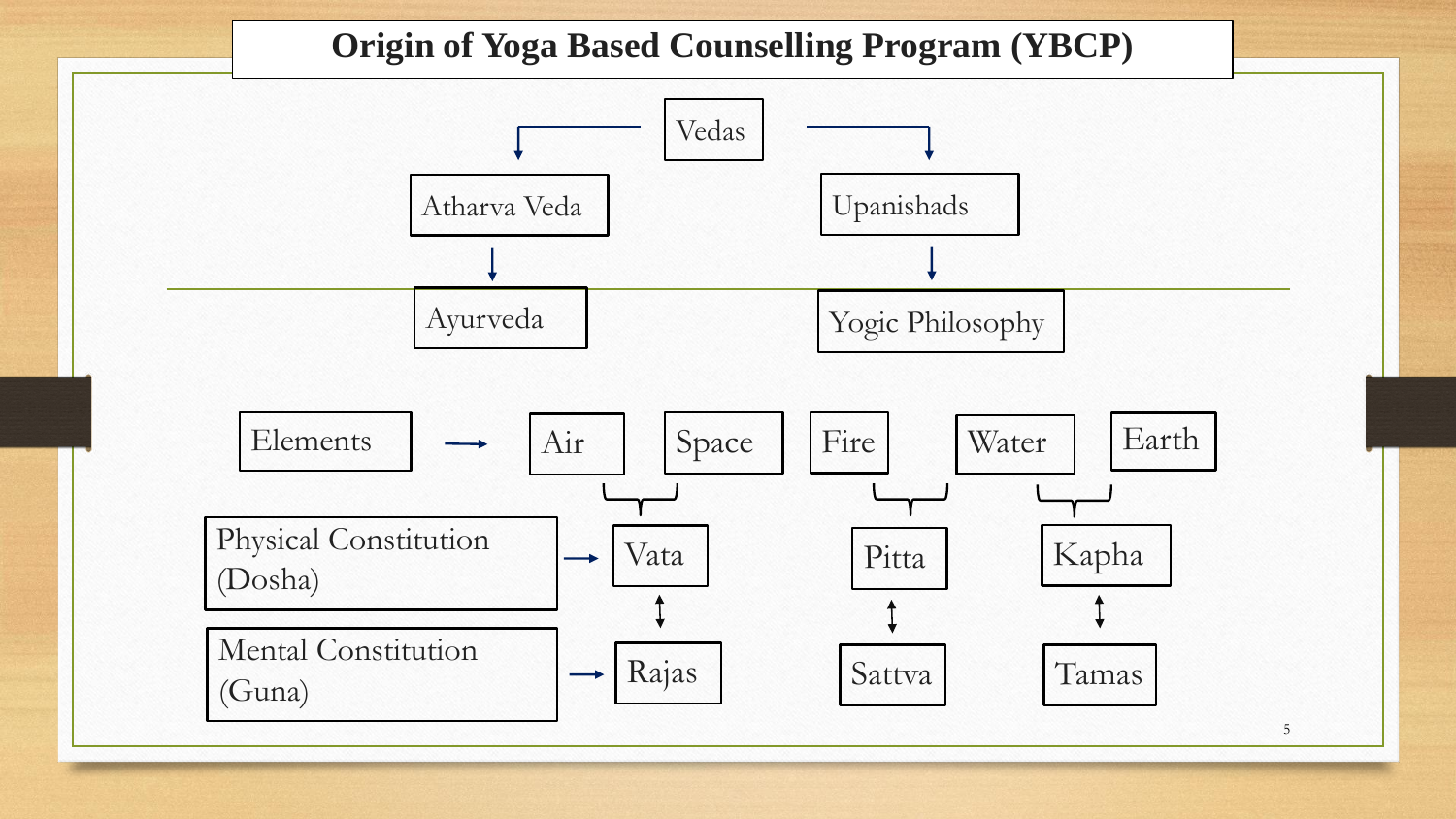#### **YBCP for Balance at Physical and Mental levels**



**5 layers of existence (**Panchakosha- Maslaws pyramid) **(Ref: Taittariya Upanishad)**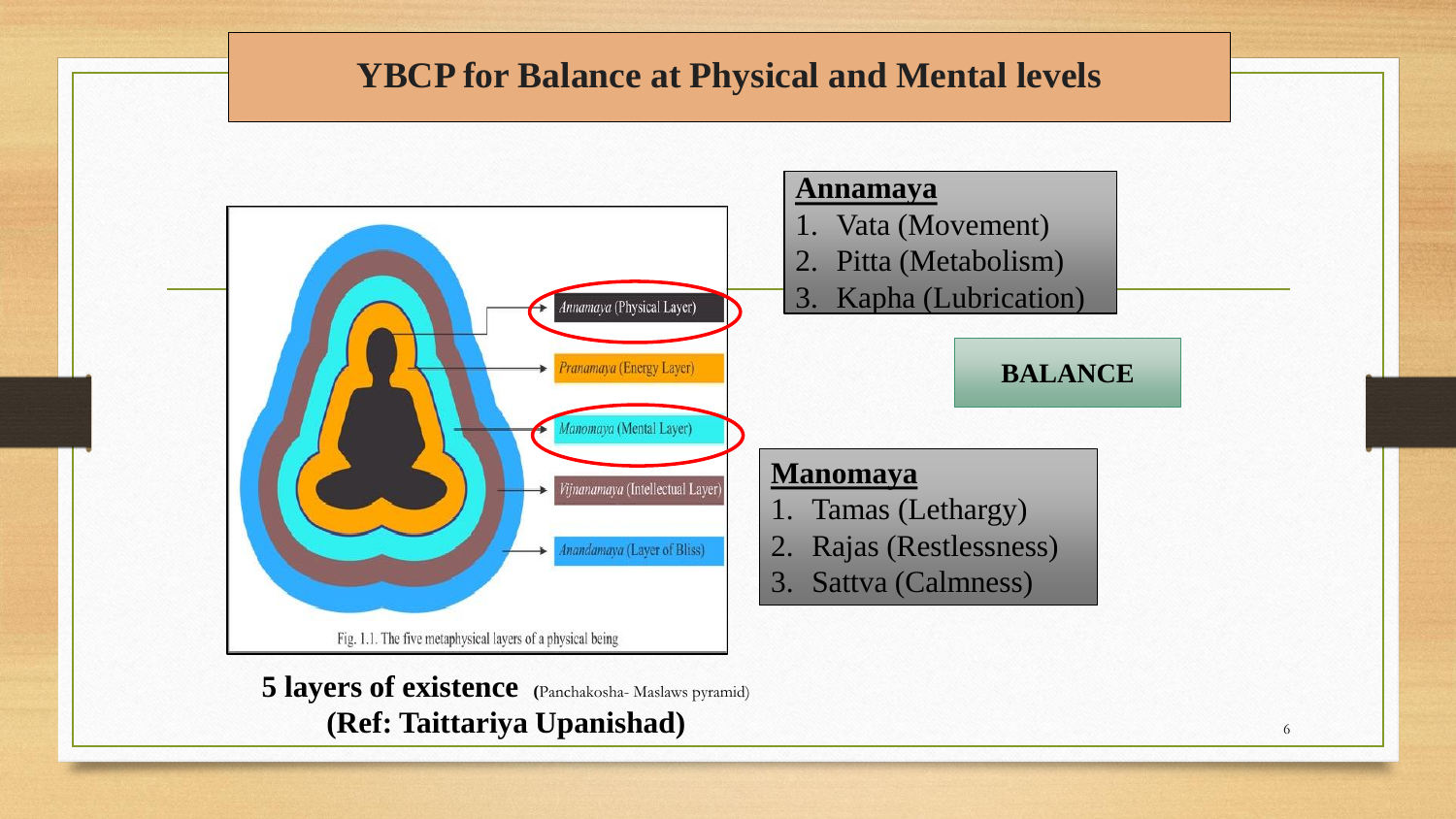# Therapeutic potential of Yoga Philosophy

- Yoga Vasishta
- Ramayana
- Bhagavad Gita
- Taitteriya Upanishad
- Patanjali Yoga Sutra
- Upanishad Post Upanishad literature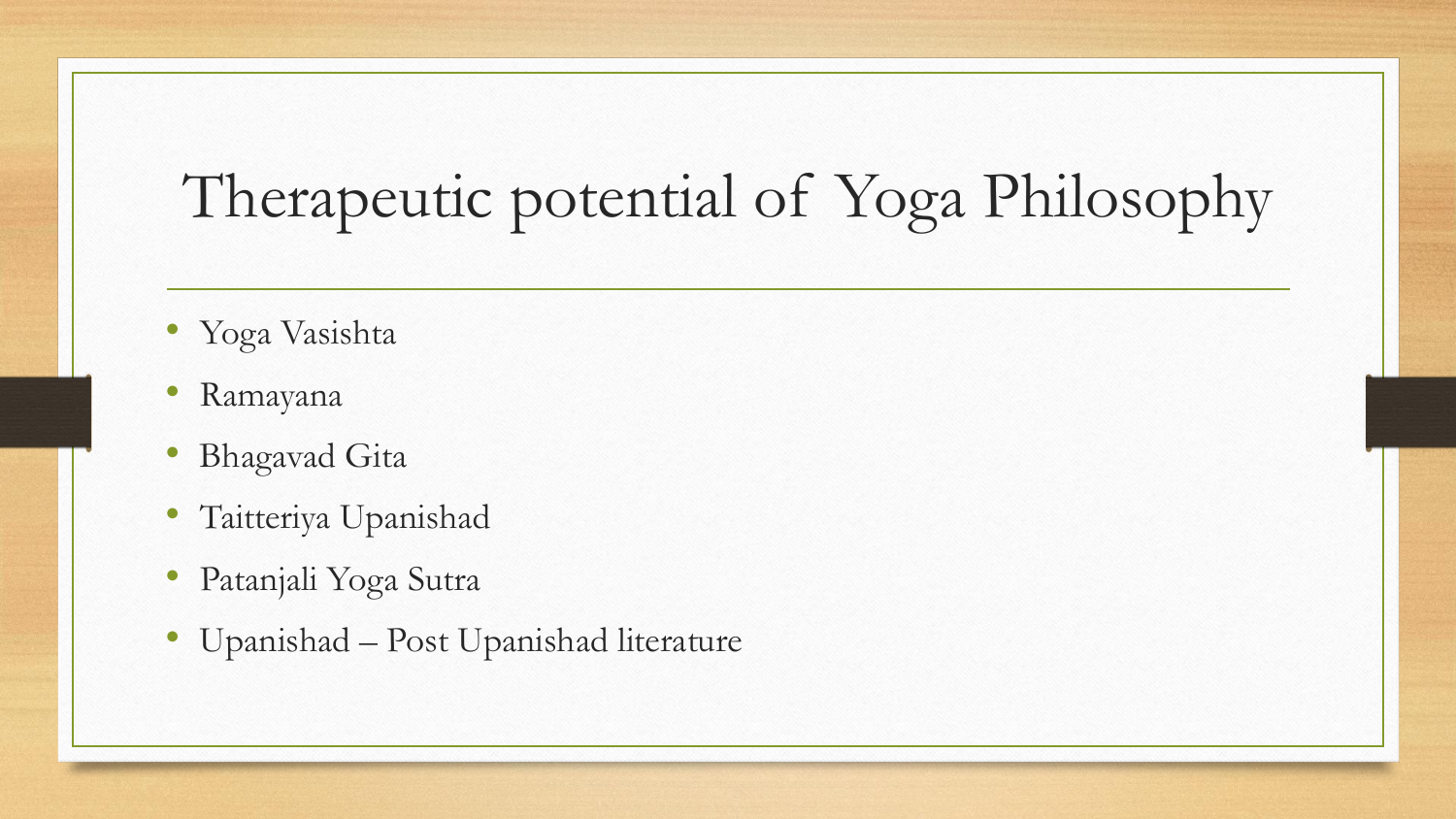### Western vs Indian Counselling

| Particulars                            | Indian                                                                                                  | Western                                                                                                                                        |
|----------------------------------------|---------------------------------------------------------------------------------------------------------|------------------------------------------------------------------------------------------------------------------------------------------------|
| • Background                           | • Scriptural Texts                                                                                      | • Contemporary scientific<br>psychological theories                                                                                            |
| • Counsellor-counselee<br>Relationship | • Deeper emphasis on<br>factor of compassion and<br>loving kindness                                     | • No personal bond<br>between the Counsellor<br>and counselee                                                                                  |
| • Cultural Context:                    | • Stronger cultural<br>connection as the<br>theories emerge from<br>local indigenous social<br>systems. | • This system lacks cultural<br>connection with<br>individuals as it follows<br>uniform methods as<br>prescribed in<br>psychological theories. |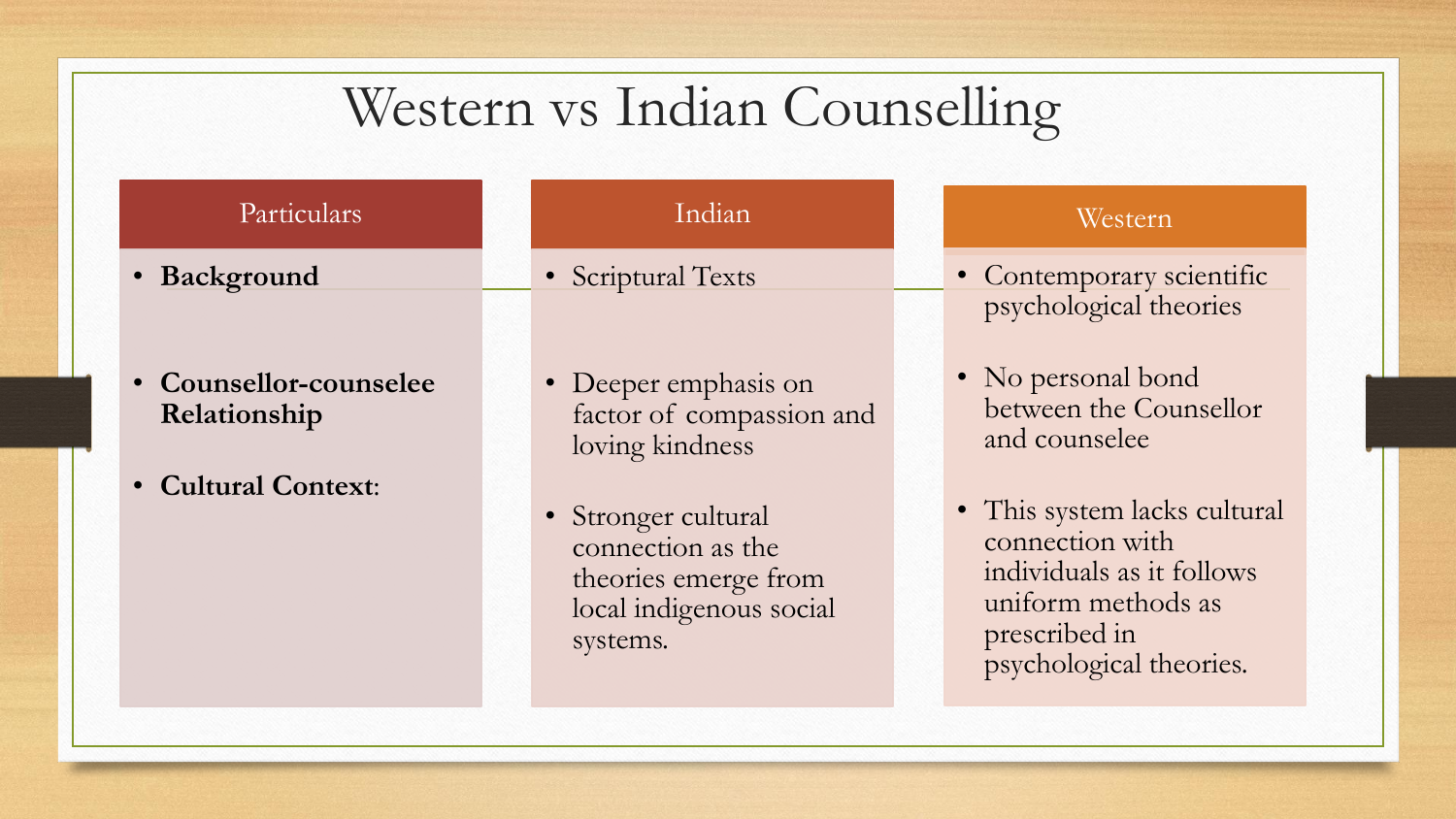#### Particulars

- **Attitude**
- **Execution**

• **Target population**

#### Indian

- Based on achieving a state of equilibrium and balance at physical and mental factors
- There is no prescription to maintain 'thought diary' or any complex techniques for selfintrospection.
- Diseased as well as healthy (for promotion of positive health in healthy)

#### Western

- Based on managing presenting symptoms and enhancing positive behaviour
- Includes maintaining 'thought diary' and similar follow up techniques
- Mainly population with psychological disorders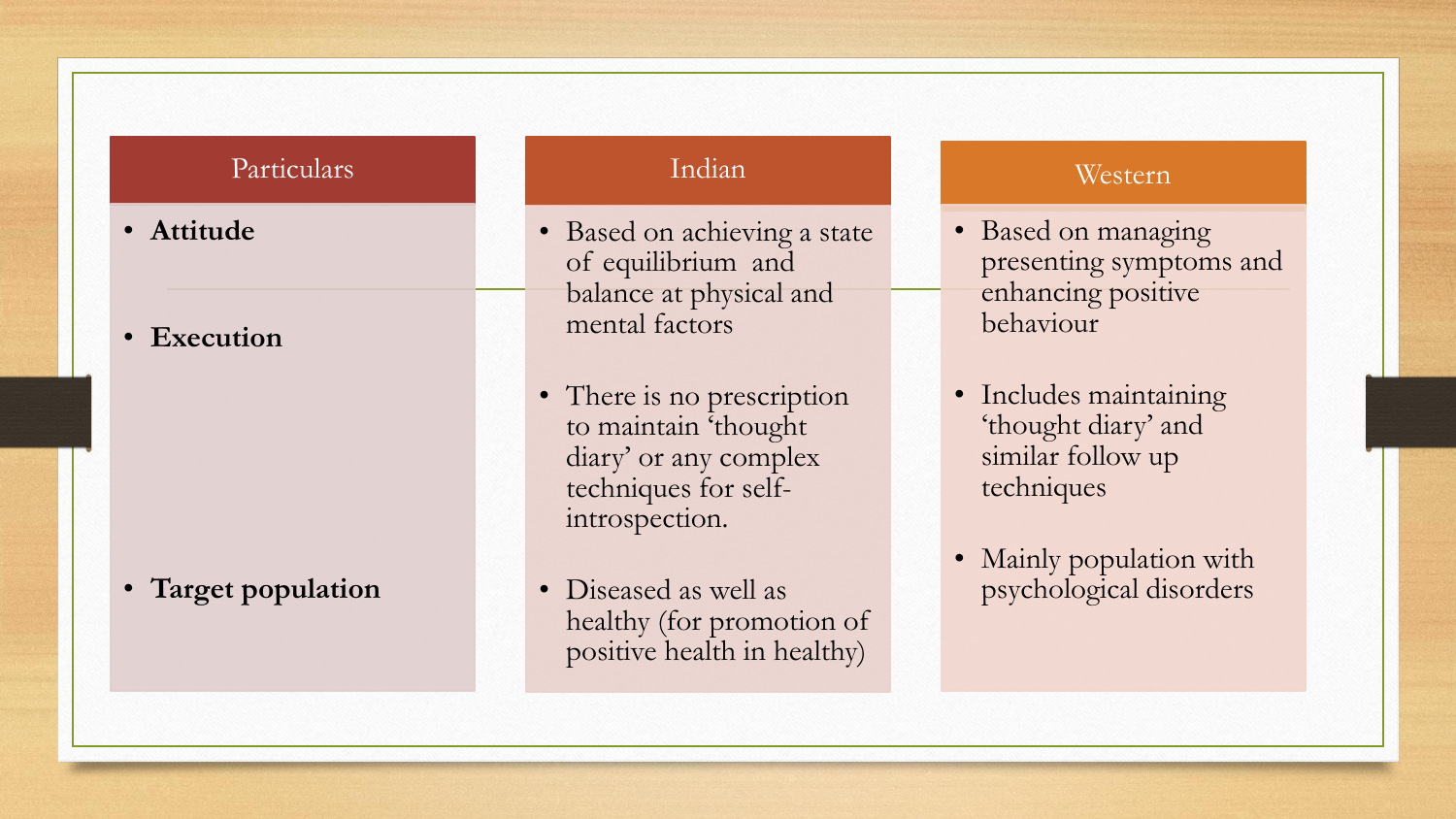### Understanding Mental Disorders : According to PYS

#### Sankhya

- Dwaita Philosophy
- Purusha- Prakruti
- Cause-Effect
- Vritti
- Klesha
- Guna Prakruti

Yoga

• Chit - Purusha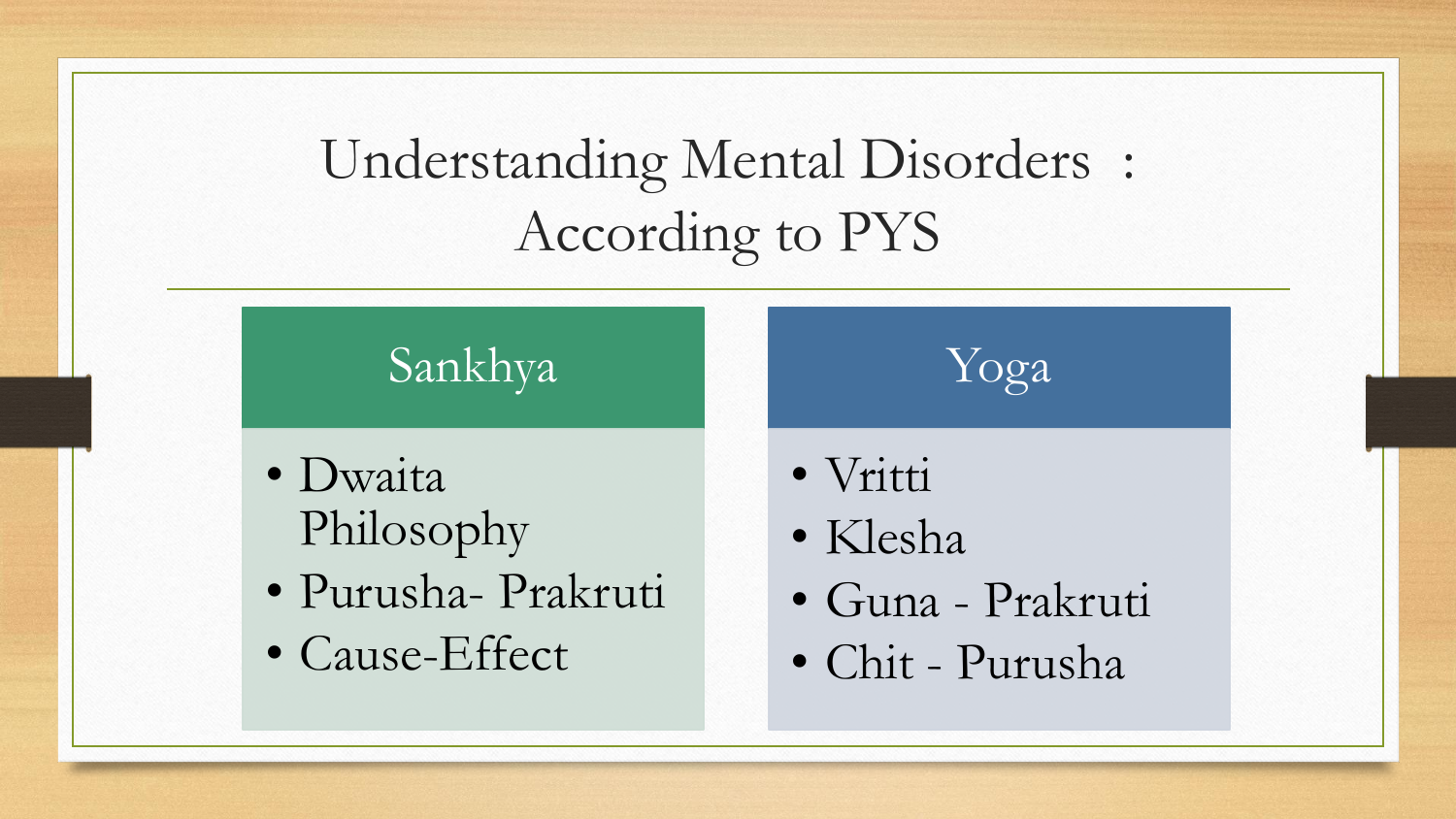#### Counselling in Yoga Sutras Understanding the Mind

- **Atha** Yoganushasanam (PYS 1.1)
- Yoga **Chitta Vritti** Nirodhah (PYS 1.2)
- Concept of Guna & personality
- Pancha Vritti Klishta / Aklishta (eg- object- dog)
- Pancha Kleshas
- Dukha- परिणाम ताप संस्कार दुःखैः गुणवृत्तिविरोधाच्च दुःखमेव सर्वं विवेकिनः (PYS 2.15) **(Change)**
- Taapa-Samskara-Guna-Vritti-Virodha = Dukha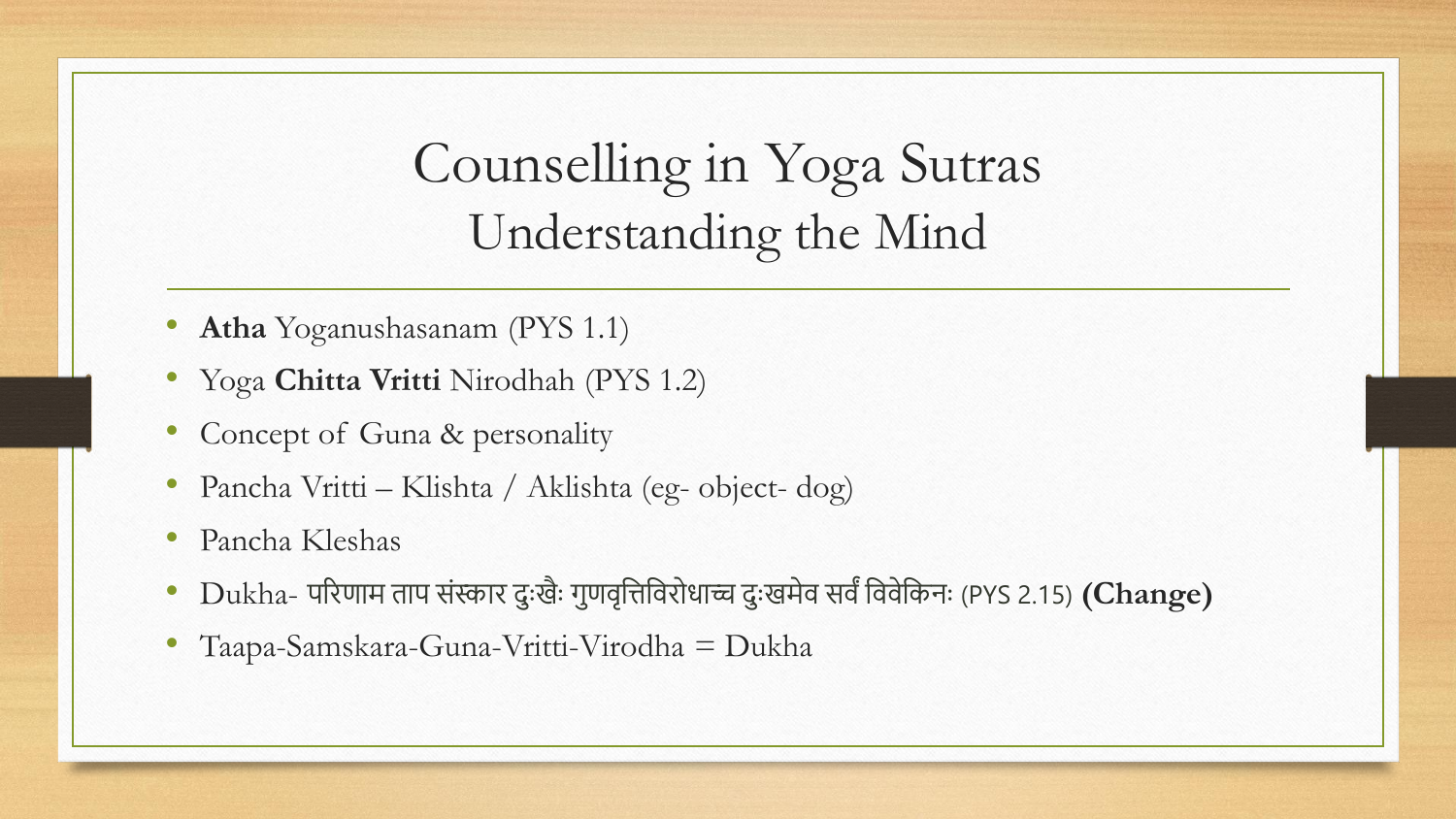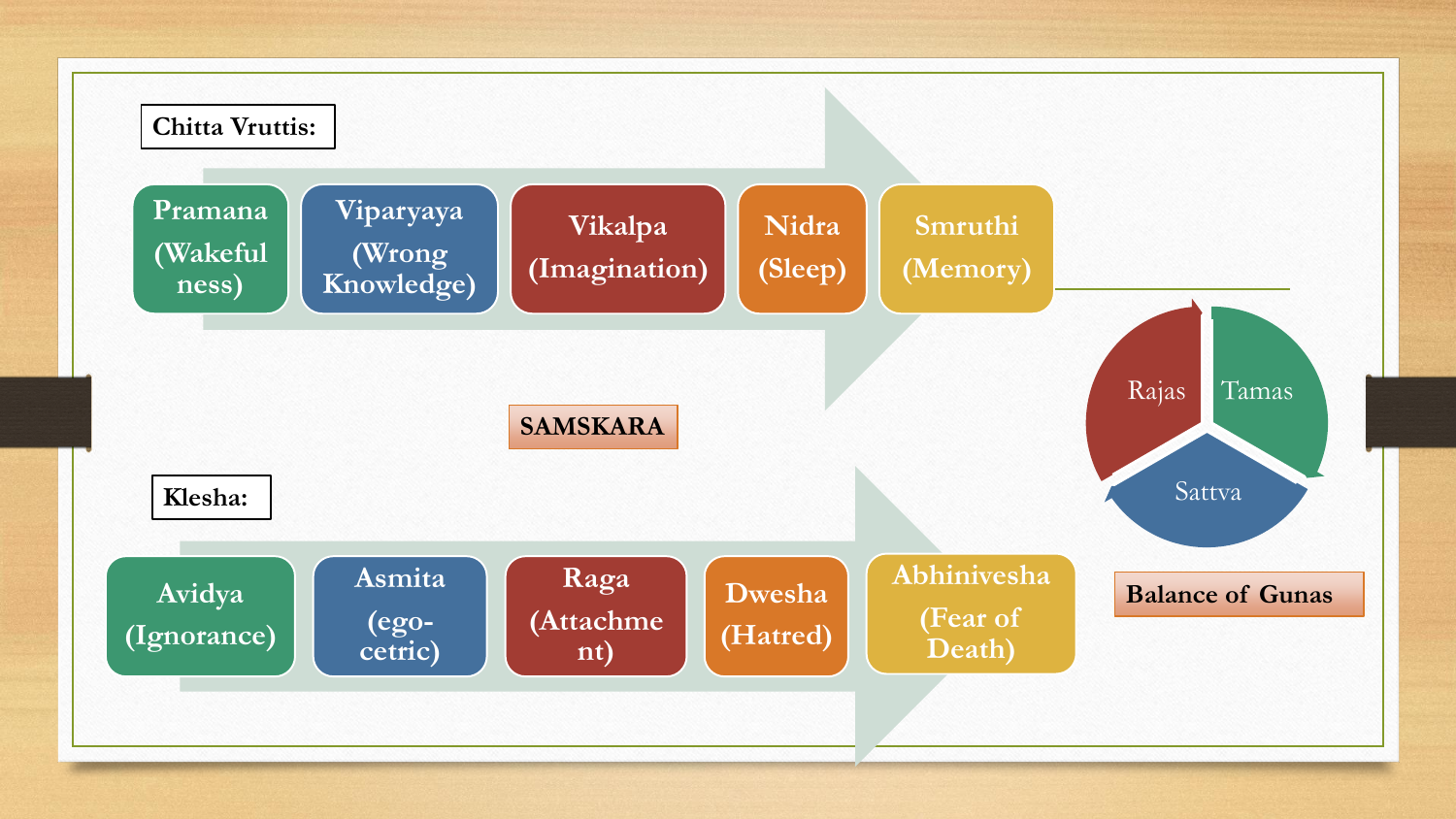# Obstacles according to PYS

- Antaraya
- Sahabuha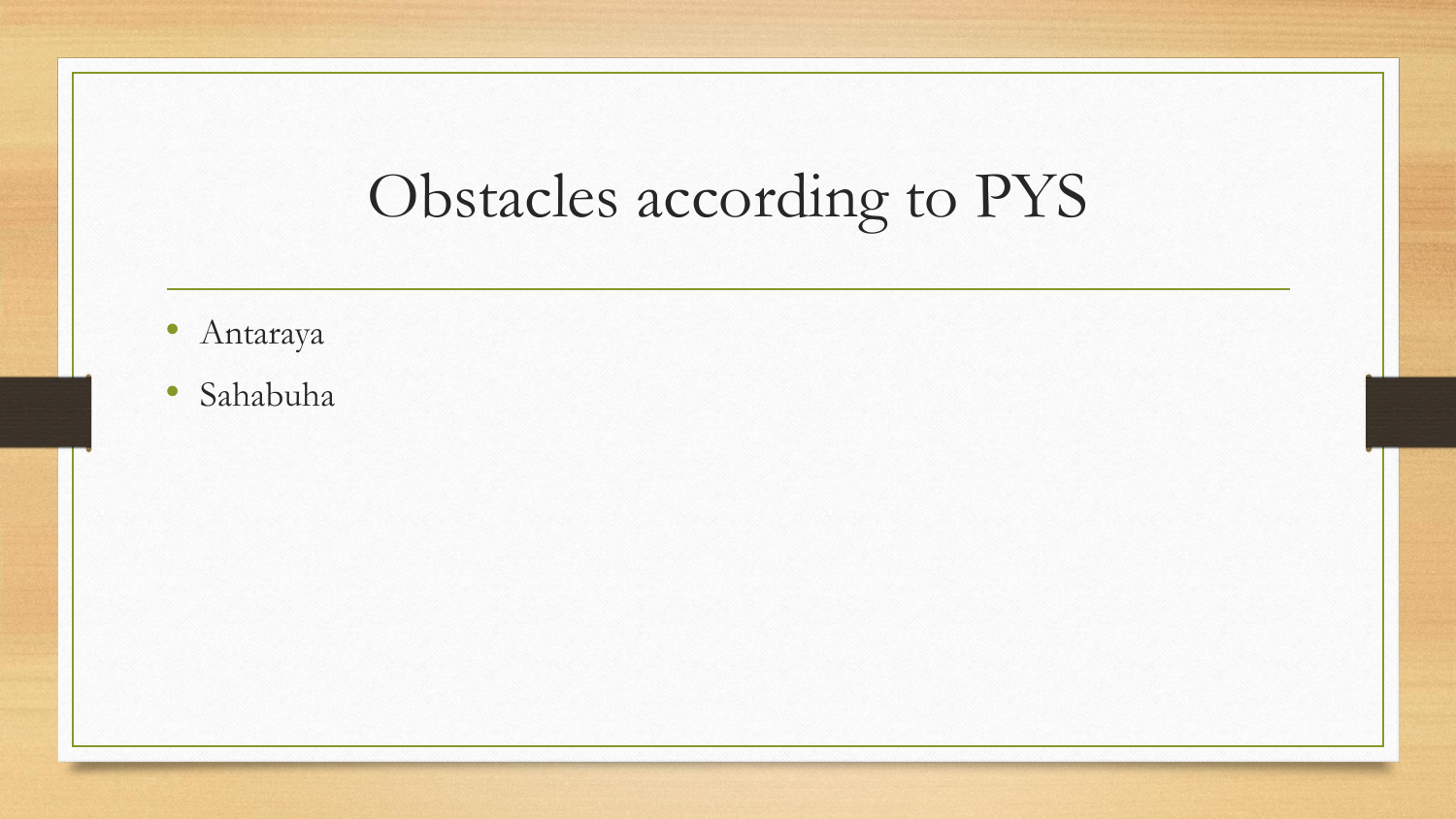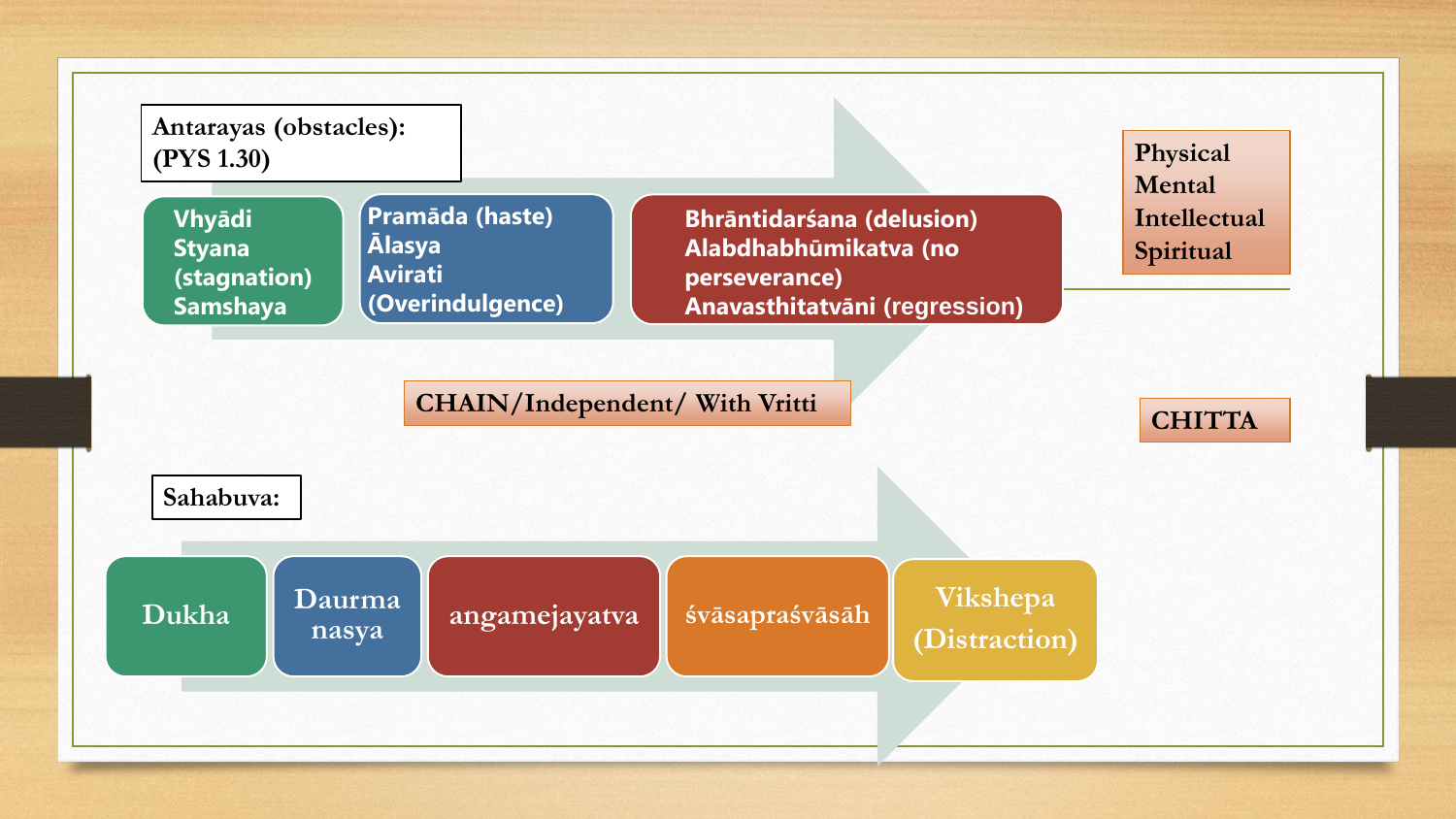#### Counselling in Yoga Sutras – Coping Strategies

- Core Principle: Strengthen what is Dormant to shift what is dominant. **(Eg-elephant)**
- Ashtanga yoga
- Abhyasa Vairagyabhyam Tannirodhah
- Kriya Yoga (Discipline/Activity planning-Self Reflection-ACT)
- Maitri- Karuna- Mudita
- Pranava Japa
- Pratipaksha Bhavana (Cognitive reframing)
- svapna nidrā jñānālambanaṃ vā Dream analysis
- vīta rāga viṣayaṃ vā cittam Counsel from someone free of Raga Guru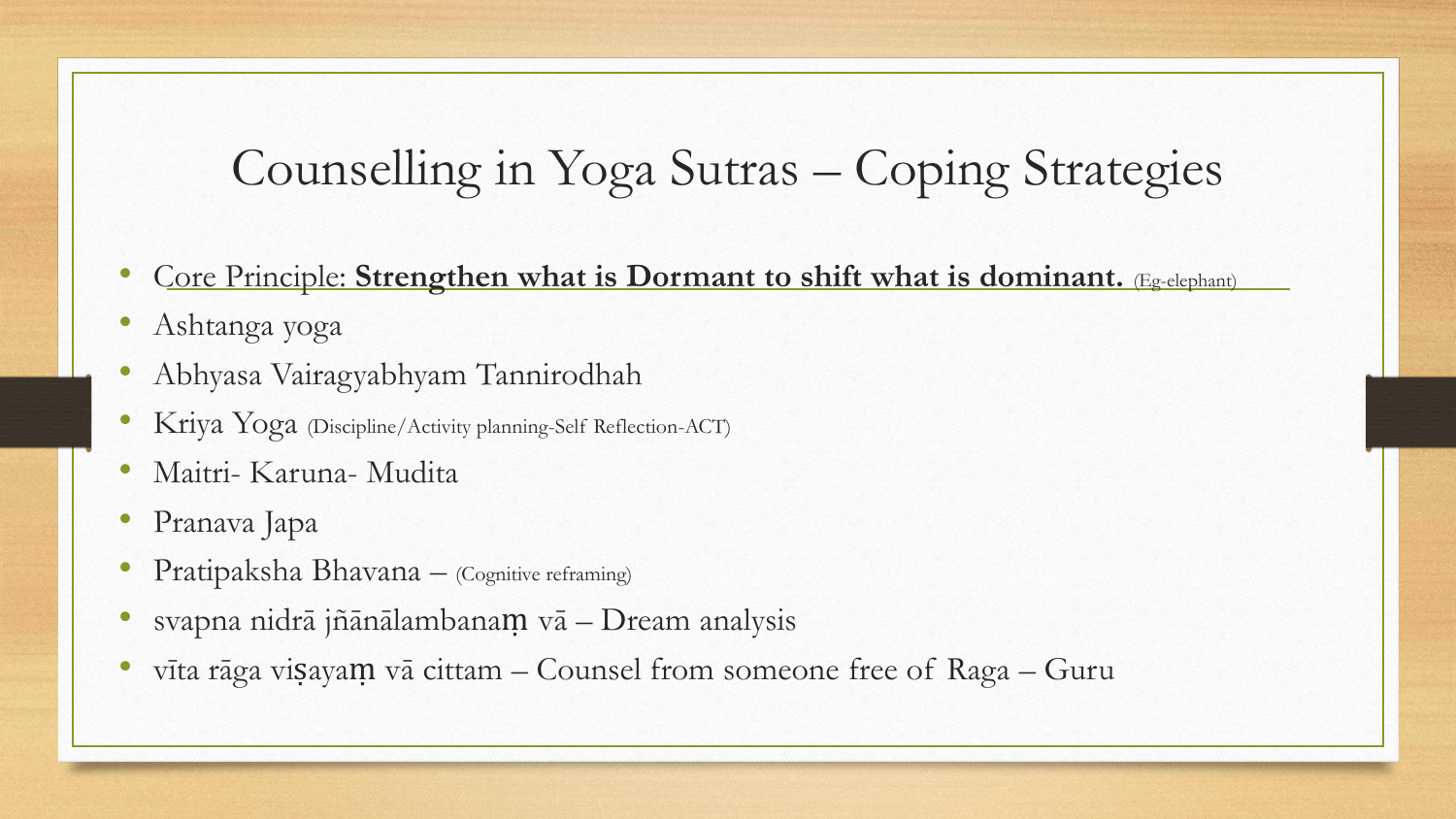

- Samyama Shraddha- Ego (PYS 3.4) (Like research we do) (Mindfulness based therapy- Sakshi Bhava)
- Vini-Yoga (PYS 3.6) Antar Yoga Individualised- connection to teacher (Atha Yoganushasanam)
- Samskara/ Vasana can be changed (**Parinama**) by (PYS 4.1-3)
- Parinama- Swabhava (Inner nature)– Kala (Time)- **Nimitta (experience)**
- Nirmana Chittani asmita maatrat (PYS 4.4) Leader/ Guru (Addresses dependency in psychotherapy)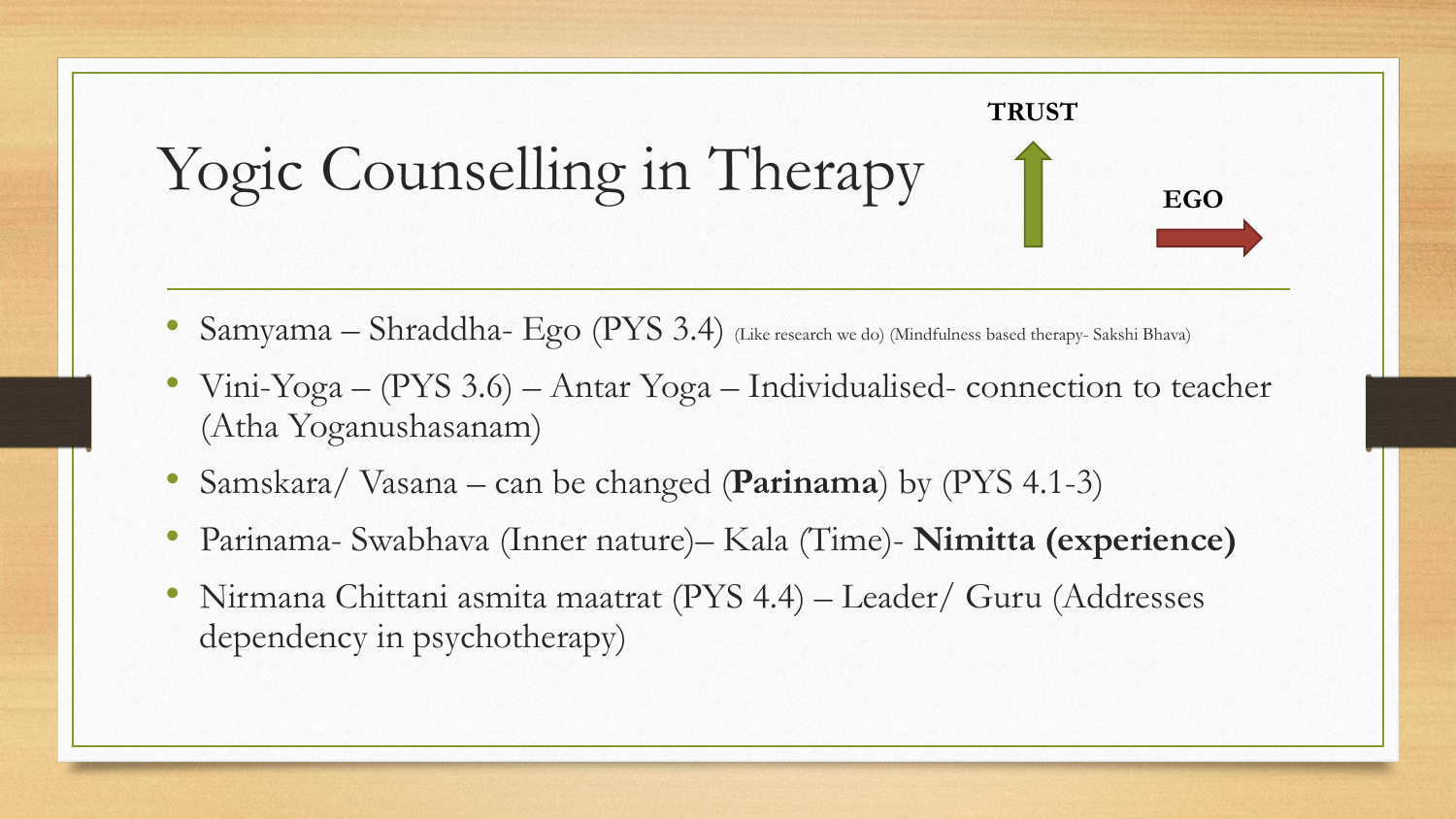## Yogic Counselling in Therapy

• 4 Pillars of Vasana (4.11)

Hetu (origin cause) > Phala (attachment to fruits of actions) > **Asraya (state of mind)** > alambana (external stimuli)

**Asraya – by Abhayasa and Vairagya (Yama-Niyama)- Lifestyle**

- Past- Future- depends on Present (PYS 4.12) How?
- By Guna- (4.13-16)

As Guna is something we have control over if consciousand **Sattva** should be an association at all times.

• **Perception** of Object **depends on Guna.**

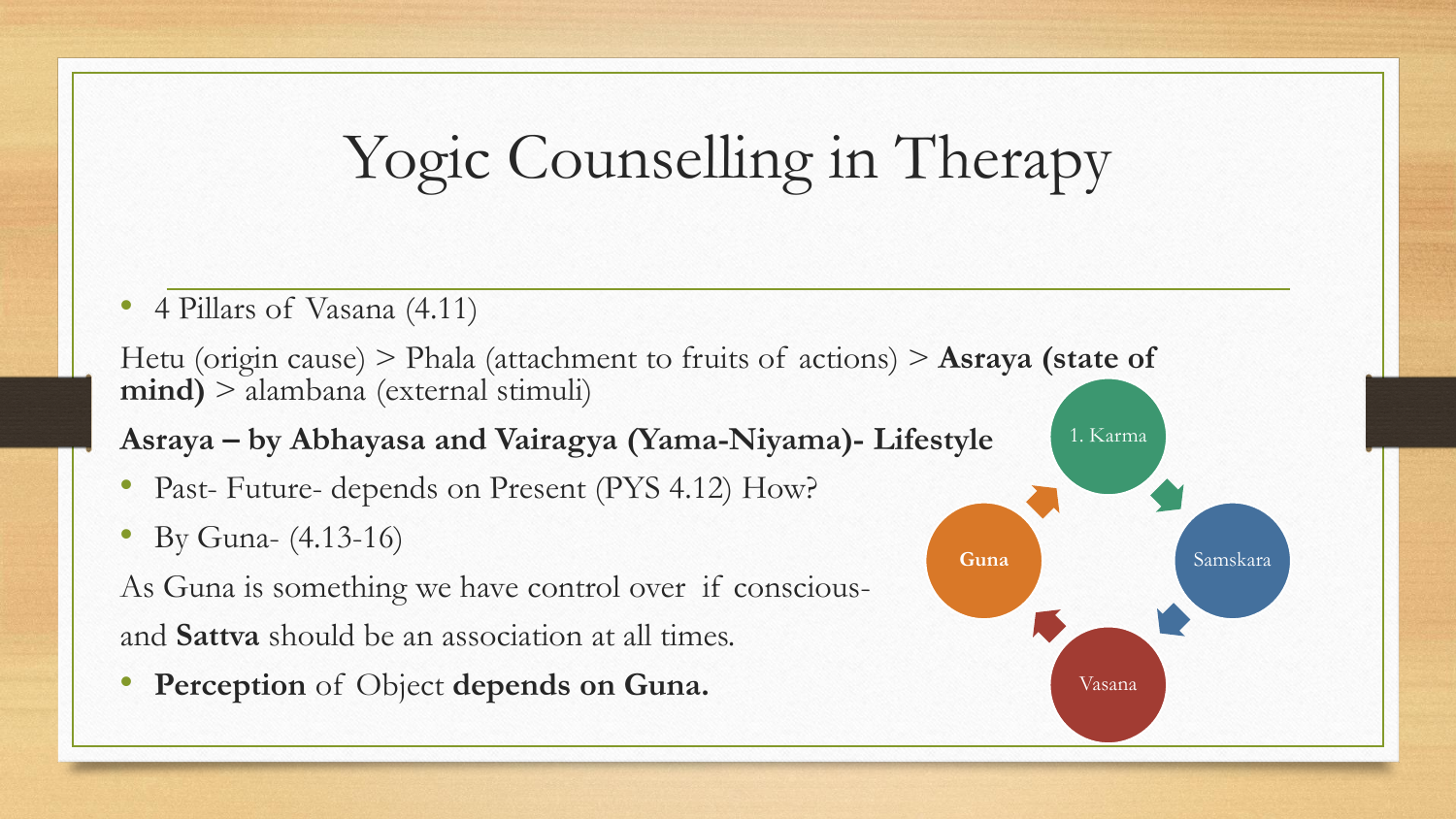## Spiritual Quest: Purusha- Prakruti

- Further, as Samskara- Vasana and Phala weaken,
- Chitta > Dharma Megha samadhi > Purusha (seer & Seen)
- Nivritti cessation of desire (PYS 4.25)

**"There is a seeking until there is a knowing. When there is a knowing, there is no longer a seeking."**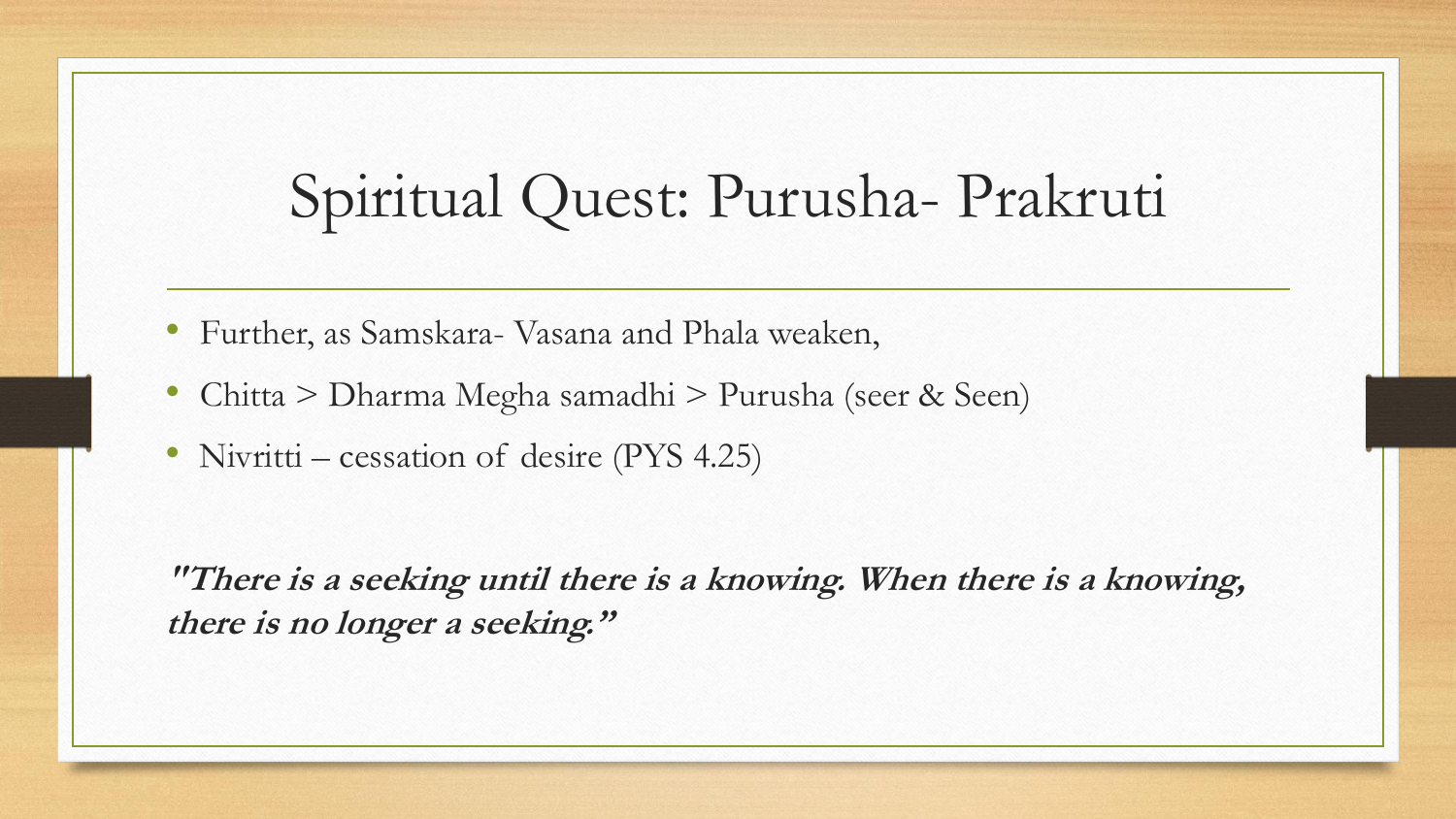#### Future Directions in Research

- Including Yoga philosophy in Clinical Counselling / CBT?
- Definition of Sanskrit terminologies- (Issues and perspectives in meditation research: in search for a definition (Awasthi, 2013, Frontiers of Psychology)
- Development of scientific tools Vritti, Klesha, Guna (eg- VPI)
- Understanding personality based on Guna Theory (Big Five Factor)
- Potential link: Health psychology, positive psychology, and Indian Philosophy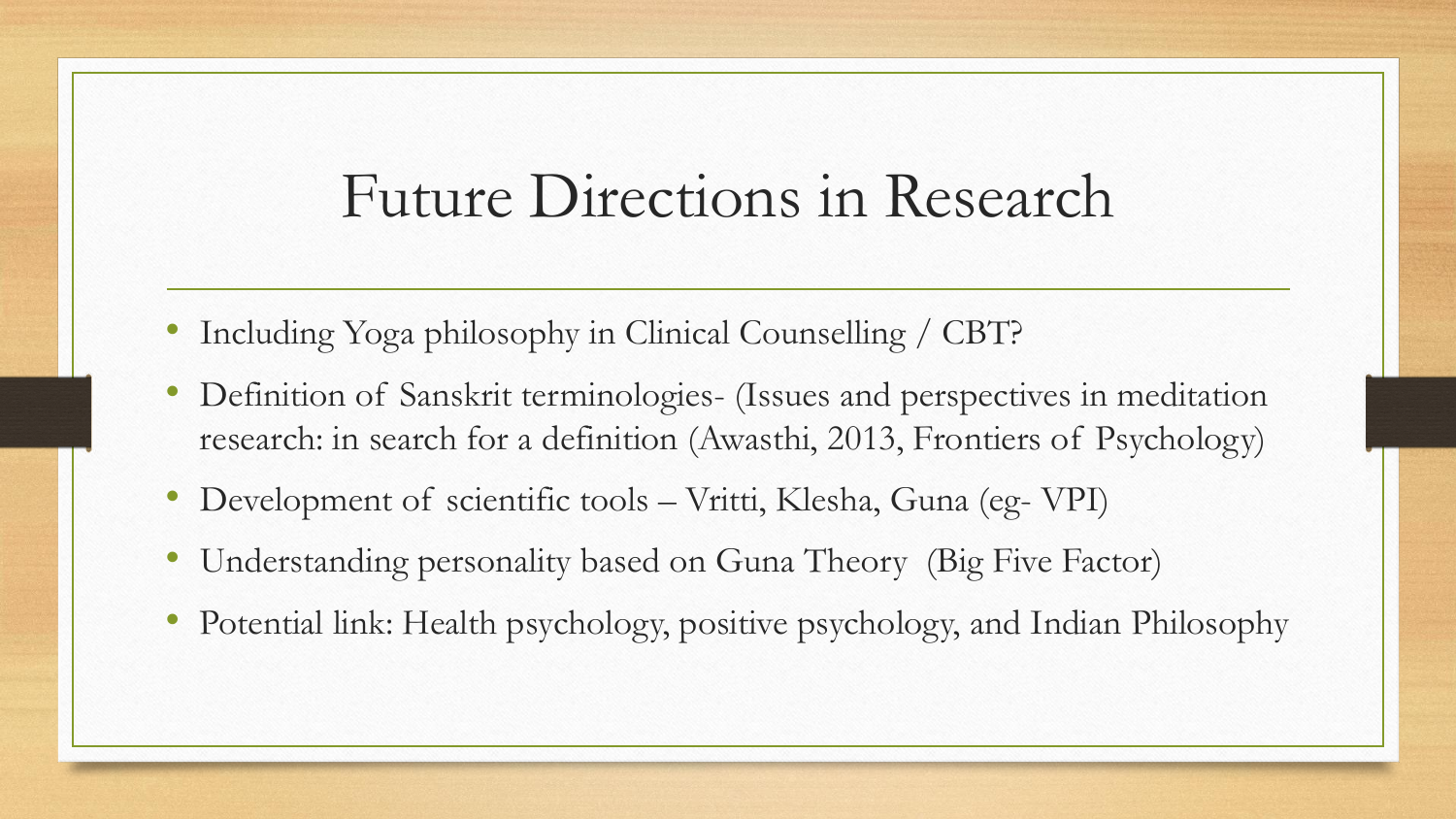### References

- Raja Yoga Swami Vivekananda
- Patanjali Yoga Sutras Commentary, Desikachar
- Patanjali Yoga Sutras Prof Bryant, Columbia University
- Patanjali Yoga Sutras Swami Satchidananda